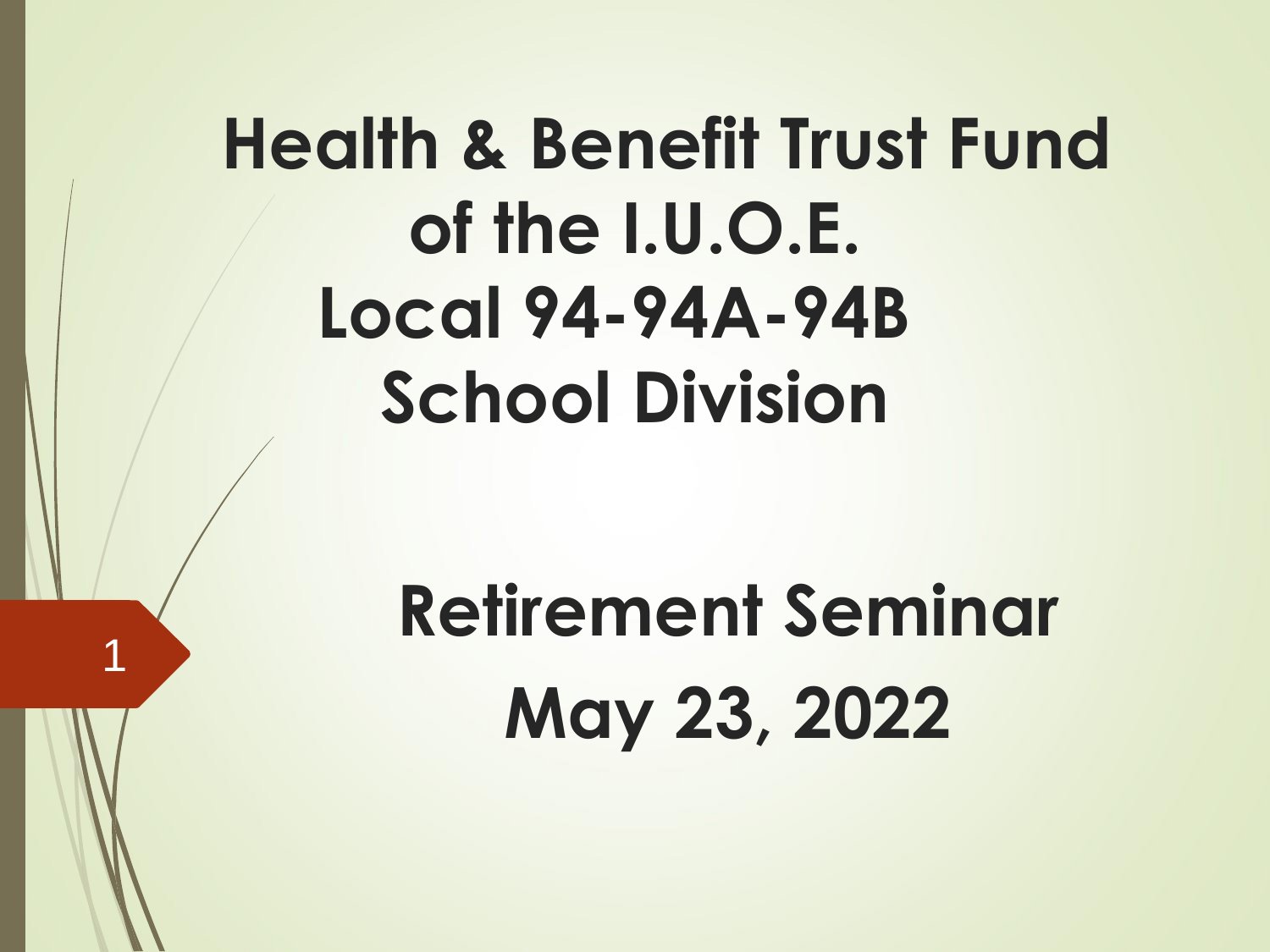## **School Division - Eligibility**

*Active coverage* ends the last day of the month following the month in which you terminate covered employment (including retirement) or the date that your contributing Employer stops making contributions to the Plan.

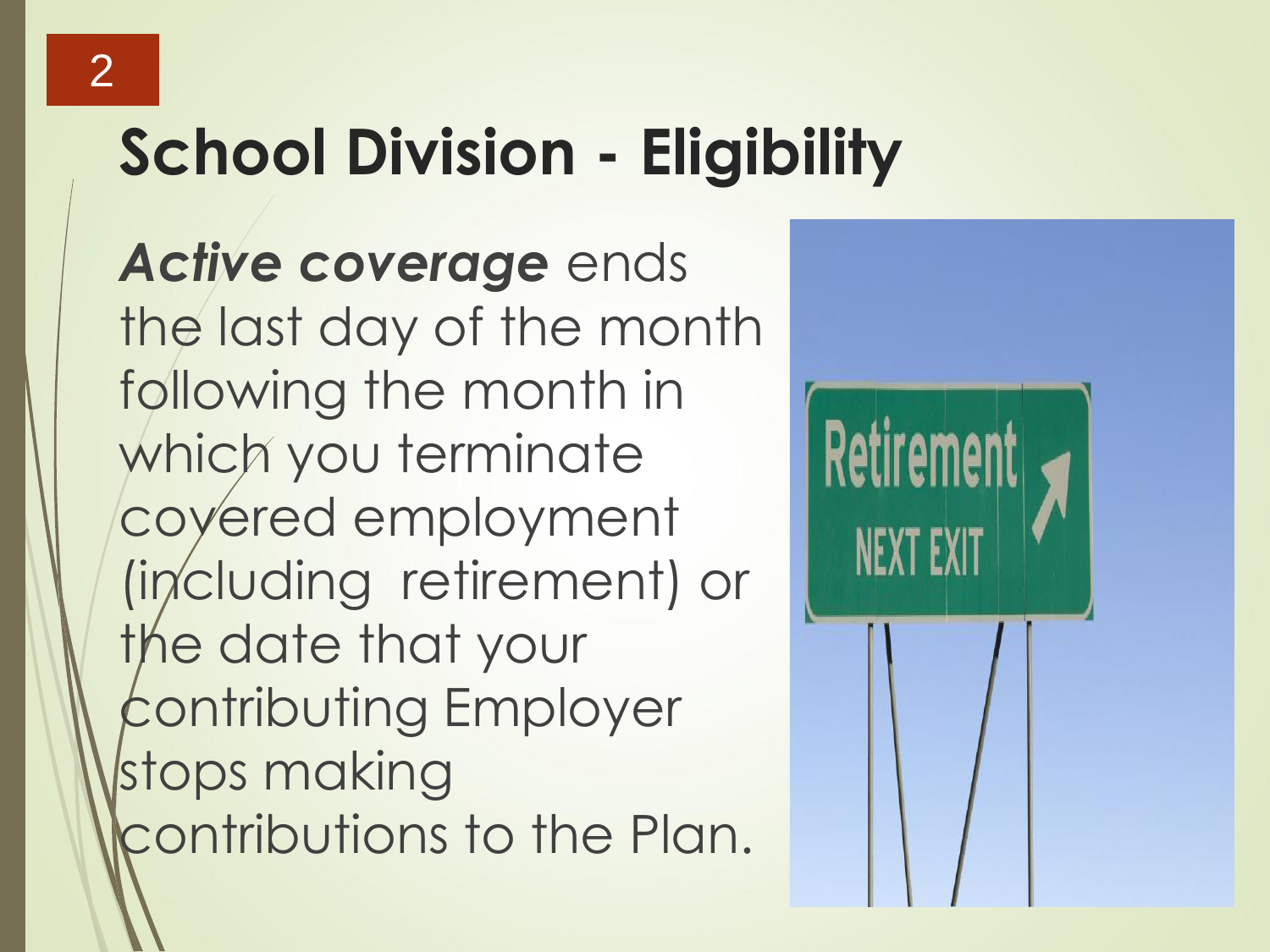### **Retiree Eligibility Requirements for PPO Retiree Benefits Effective January 1, 2020.**

3

Retirees **ages 62-64**, ineligible for Medicare **regardless of disability status**, must satisfy **all** the following requirements as described under Section 4 of the SPD:

- ❖ Must be at least age 62 on their respective retirement date under the Central Pension Fund,
- ❖ Have at least **twenty-five (25)** years of Total Credited Service (as defined in the Central Pension Plan),

Be receiving a pension under the Central Pension Plan,

❖ Must have continuous coverage under the Fund for the **fifteen (15)** years immediately preceding their respective retirement date under the Central Pension Plan, and

❖ Must pay the required premiums set forth under Section 4 of the SPD, as amended from time to time.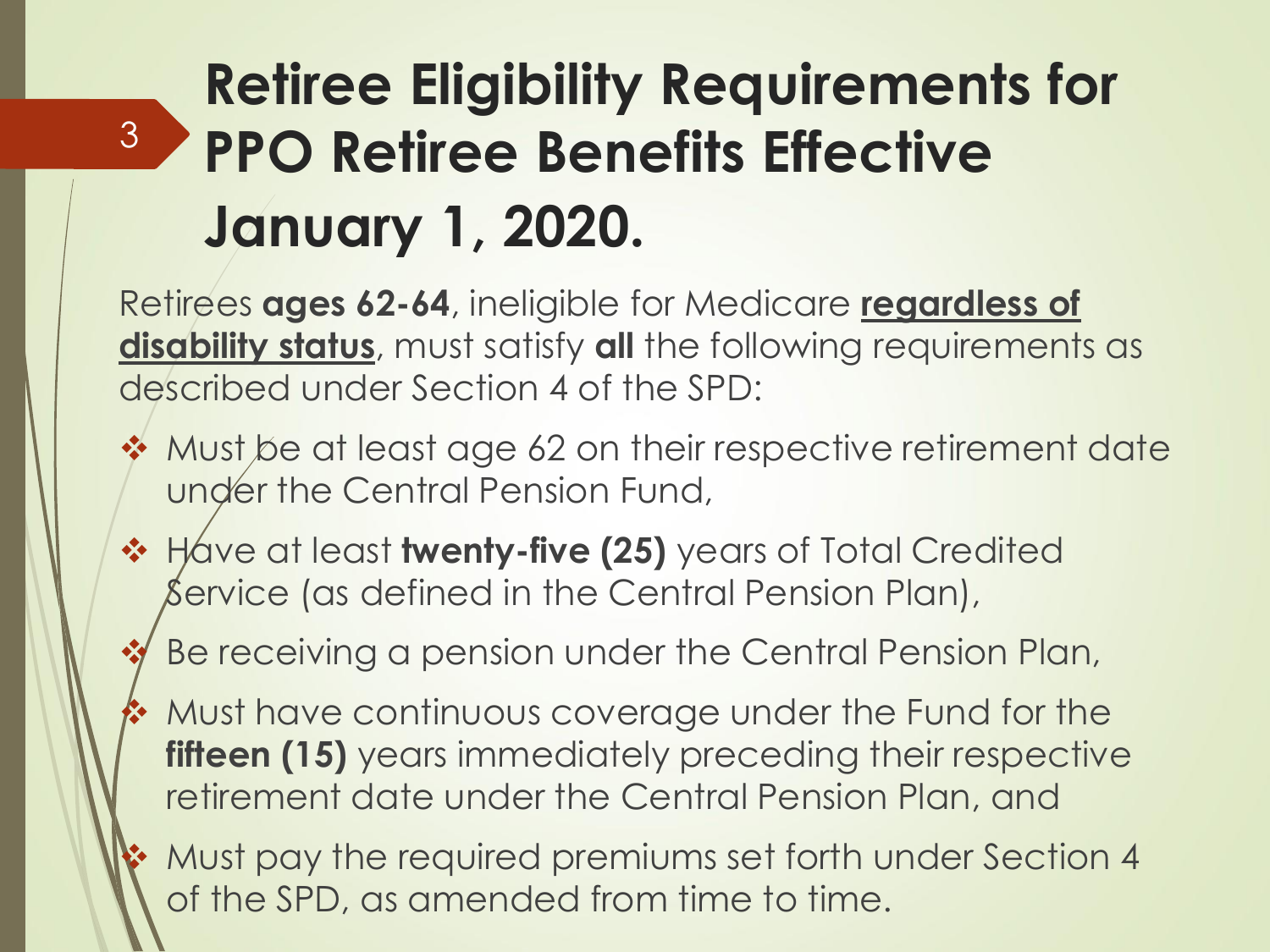#### **Note, the following additional special rules regarding the PPO Retiree Benefit:**

- ❖ Your Eligible Dependent (as defined under Section 1 herein) will be eligible for the PPO Retiree Benefit for as long as you remain eligible for the PPO Retiree Benefit.
- ❖ You and any Eligible Dependents' PPO Retiree Benefit coverage will terminate on the last day of the month prior to the month in which you reach age 65.
- ❖ COBRA Continuation Coverage may be purchased for a maximum of 18 months for any Eligible Dependent who loses coverage following this event.
- ❖ Your eligible spouse who is terminated from the PPO Retiree Benefit coverage because you reach age 65 will be eligible for the Medicare Related Premium Reimbursement Benefit when they become Medicare eligible.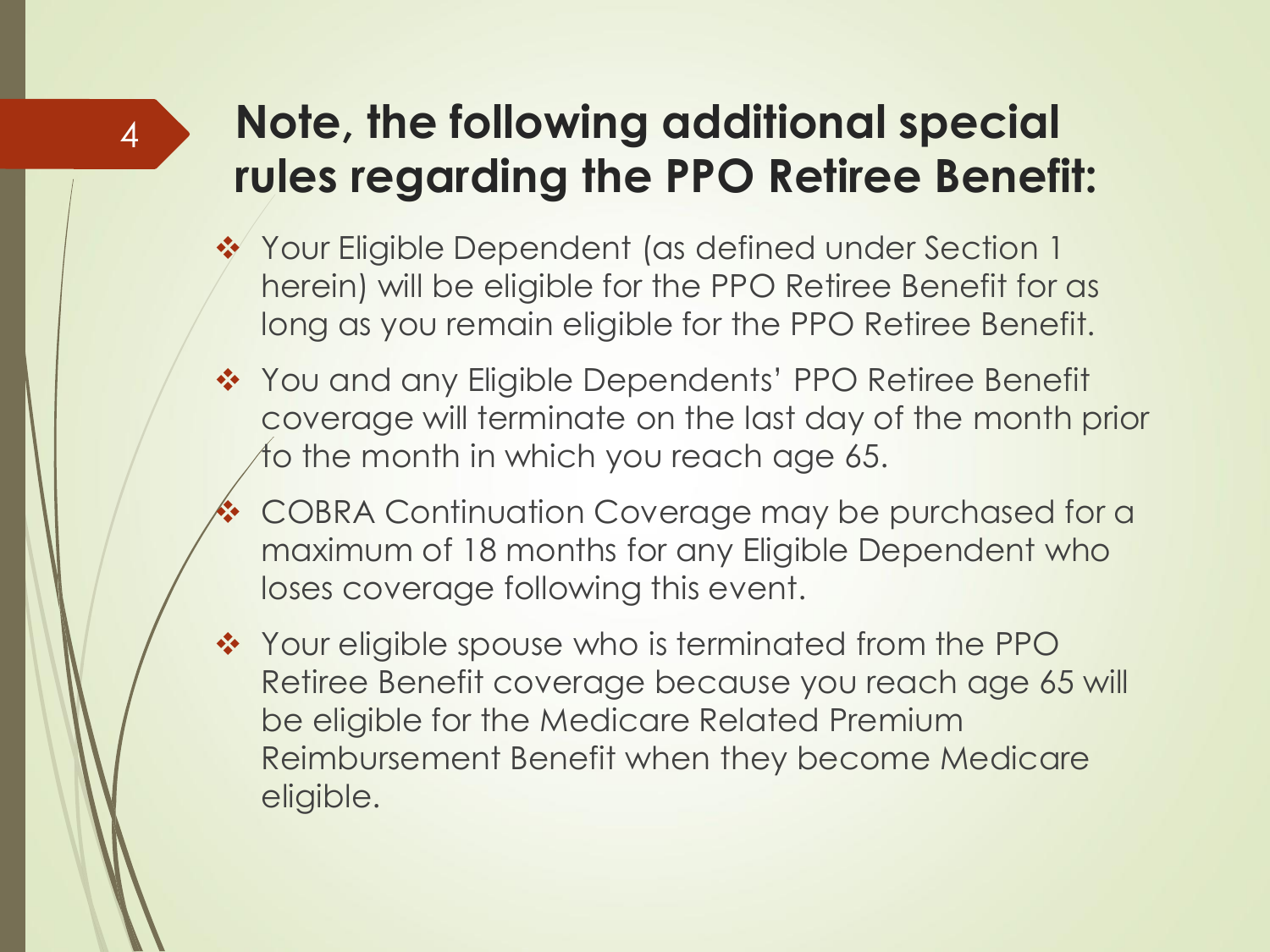**Retiree Eligibility Requirements for Medicare Retirees for the Death and Medicare Related Premium Reimbursement Benefits as described under Section 4 of the SPD**

In order to be eligible for these benefits a Medicare Retiree Member must satisfy **all** the following requirements:

- ❖ Have **Fifteen (15)** years of Total Credited Service (as defined in the Central Pension Plan)
- ❖ Be receiving a pension from the Central Pension Plan, and
- ❖ Must have continuous coverage under the Health & Benefit Fund for the **five (5)** years immediately preceding their respective retirement date under the Central Pension Plan.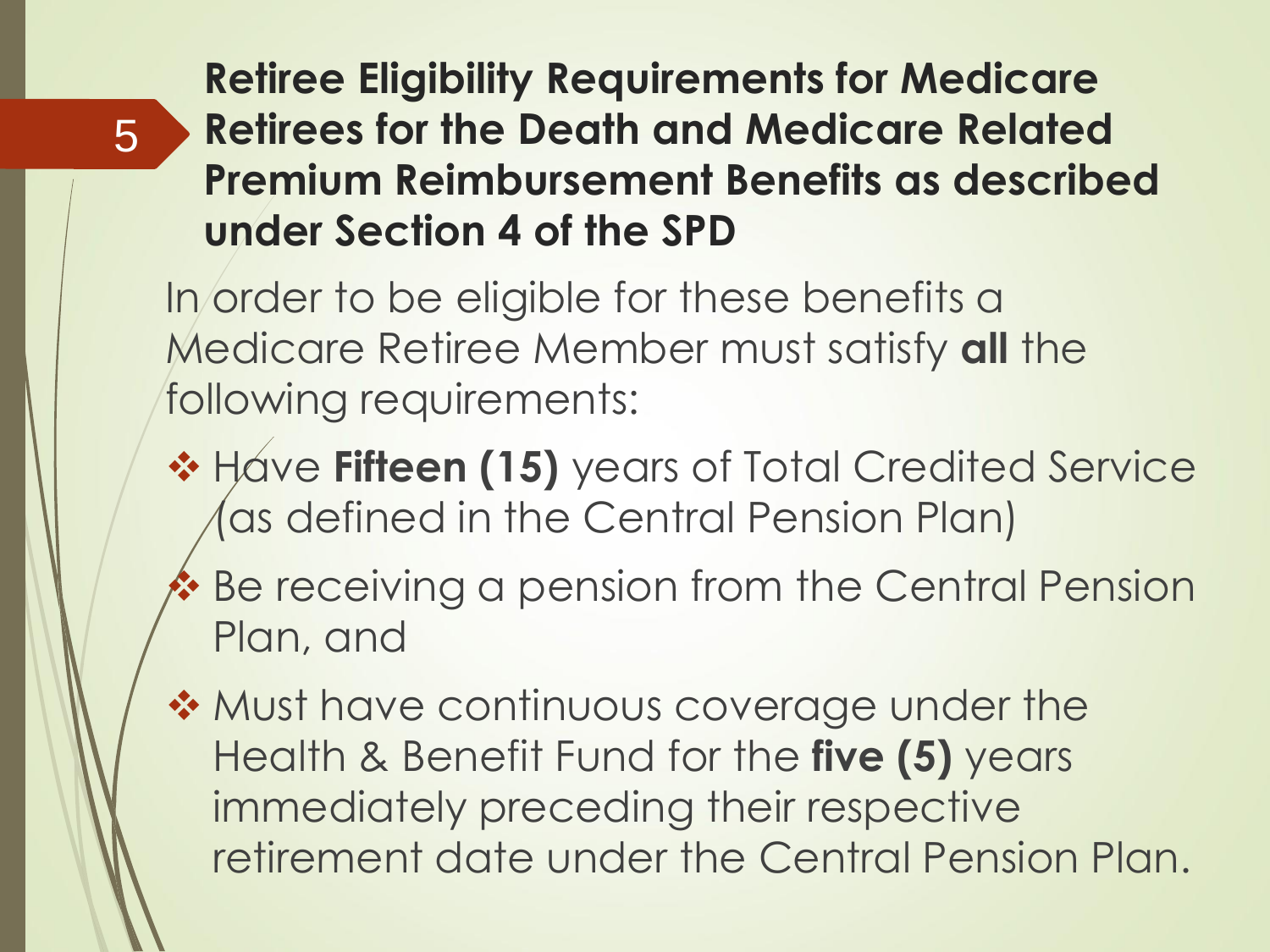### **Extension of Benefits for Total and Permanent Disability (Active Member Only)**

6

❖ If a member who is actively working, becomes totally and permanently disabled and not eligible for Medicare at the time eligibility terminates, the member will remain eligible for the disabling condition for 29 months, or until Medicare eligible, if earlier.

- ❖ This applies only to members with a total & permanent disability, with a Social Security Disability Award as evidence
- ❖ COBRA you can elect to participate and purchase COBRA for any of your eligible dependents for 18 months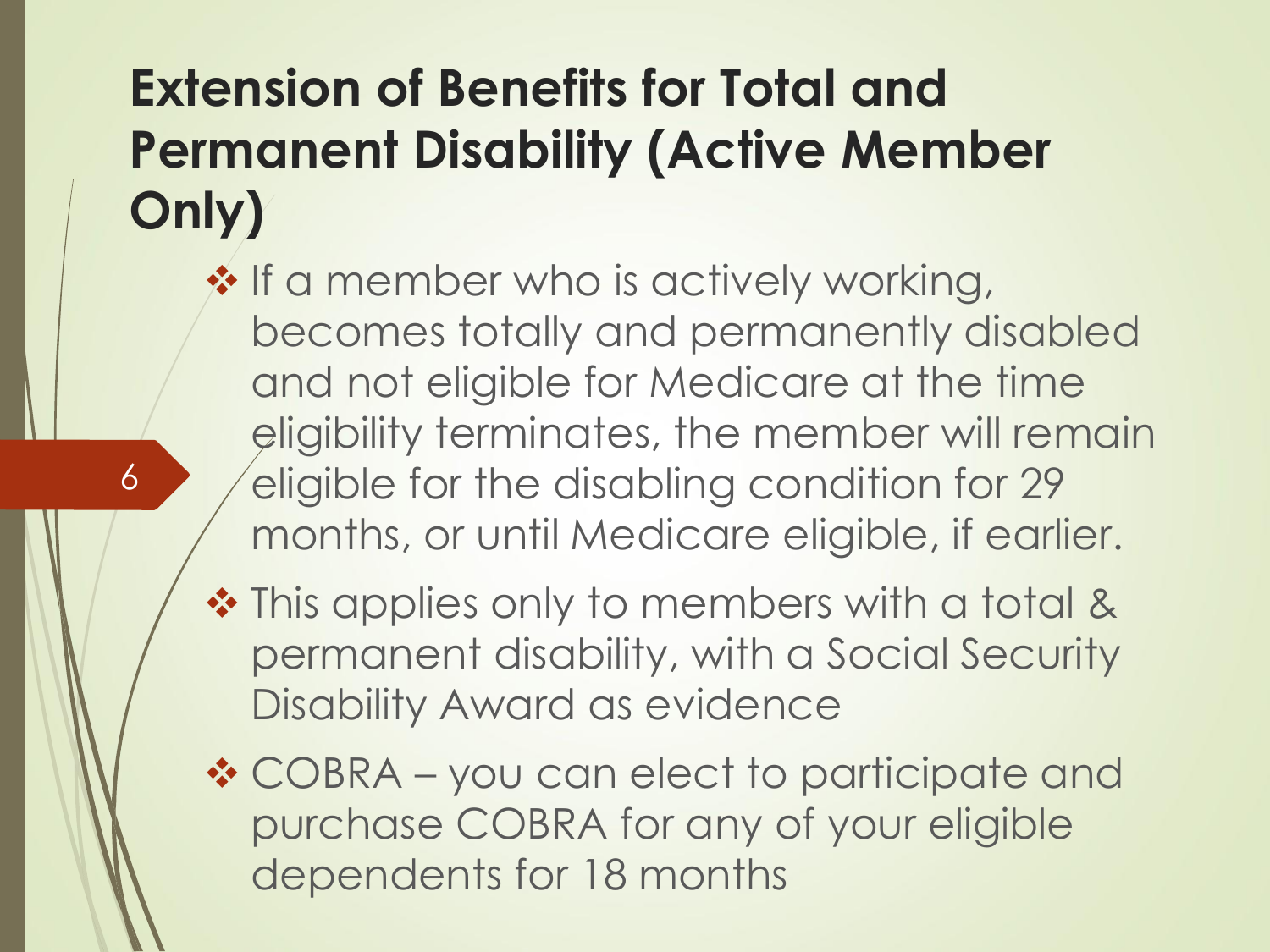# *School PPO Retiree Premiums*

7

CENT CO

- ❖ PPO Retirees that meet the eligibility requirements for coverage will be required to pay a premium in order to continue their PPO Retiree health coverage.
- ❖ The PPO Retiree premiums are subject to change from time to time.
- ❖ **Effective June 1, 2021,** the premium is \$950.00 per month for individual or family coverage.
- ❖ This enable's you to continue using the Empire Blue Cross PPO benefits you had while an active member.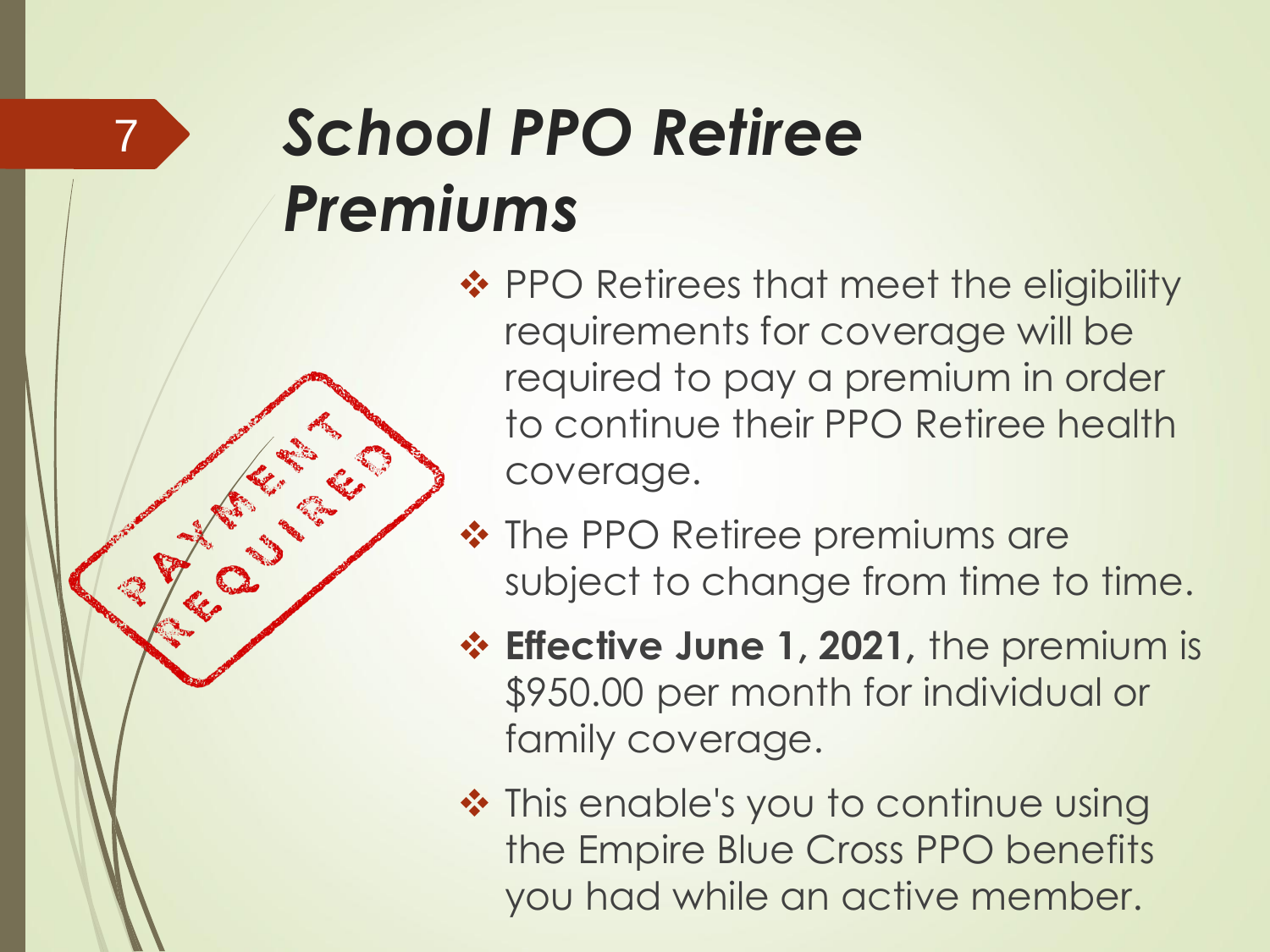### *All Eligible Retirees Paying a PPO Retiree Premium: Hospital, Prescription Drug, Dental & Eye*

8

❖As long as you are paying the monthly PPO Retiree premium for retiree coverage, you are eligible for the same prescription drug, dental and eye care benefits that you would have received if you remained an eligible active member.

❖Hospital Benefits are the same as an active member if you are not Medicare Eligible.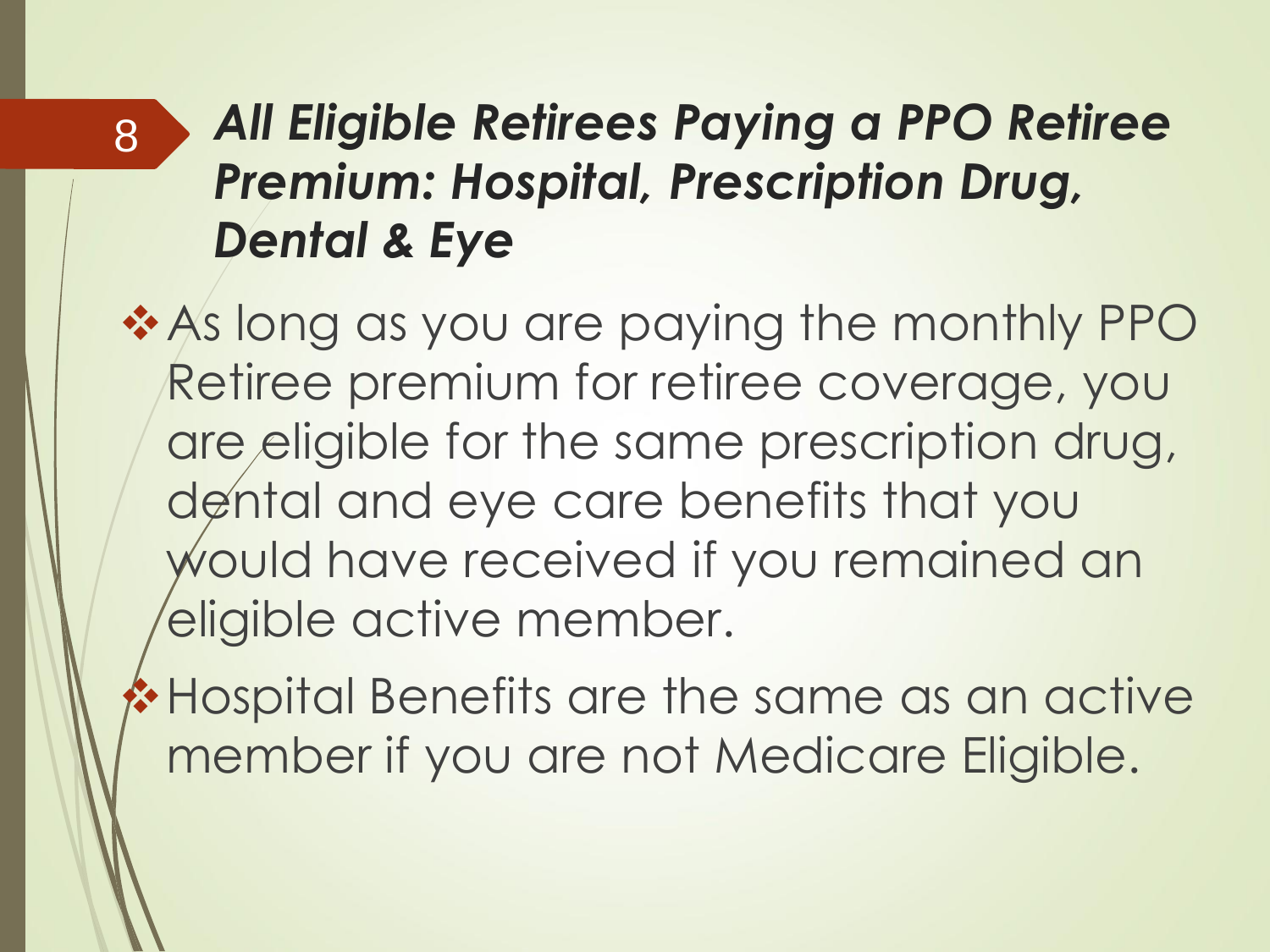### **PPO Retiree Premium Payment Requirements & ACH Premium Payment Options**

❖ The PPO Retiree premium payment is due on the 20<sup>th</sup> of the prior month or the next business day for the 1st of the next month of Retiree Coverage whether you **pay by check or ACH.** 

- ❖ The Fund can collect your premiums via an electronic transfer from your bank account. This will alleviate the need to remember to send the premium payment checks in.
- ❖ The Fund Office provides the ACH application in the Retiree benefit information sent to you when the Fund is notified of your Retirement.
- ❖ There is a grace period of thirty (30) days to pay the monthly Retiree premium payments whether you pay via ACH or by check.
- ❖ If payment is not made by the end of the applicable thirty (30) day grace period, your health coverage under the Plan will terminate as of the end of the last month for which you timely paid, and thereafter, cannot be reinstated.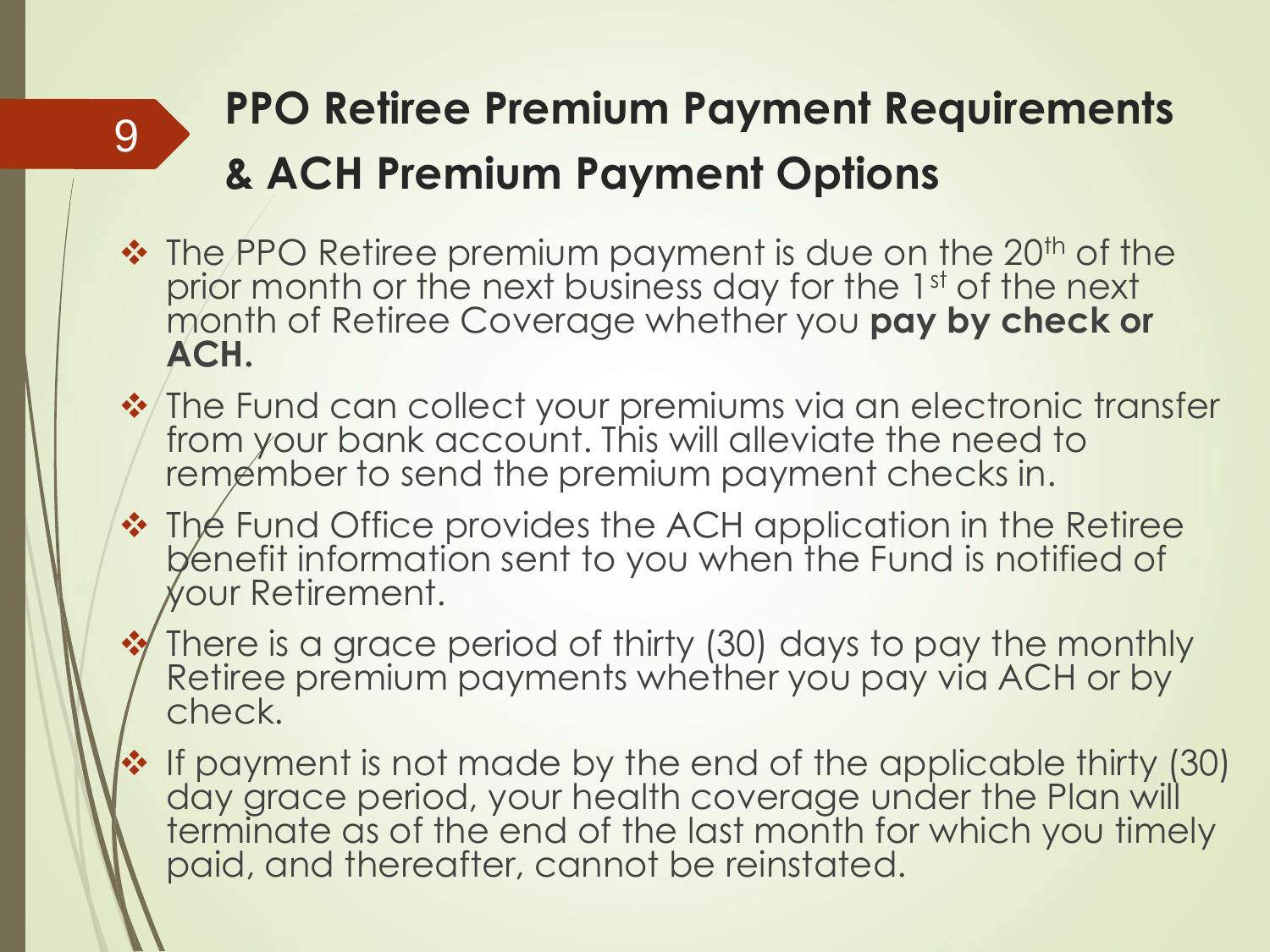#### *Death Benefit* 10

**❖If you meet the eligibility requirements** for the PPO Retiree Benefits, or the Medicare Retirees Death and Medicare Related premium reimbursement benefits you are eligible for a \$3,000 death benefit.

**❖ This is not a life insurance policy it is a** benefit under the Health and Benefit Fund. If you are not eligible for Retiree medical benefits you are not eligible for the death benefit.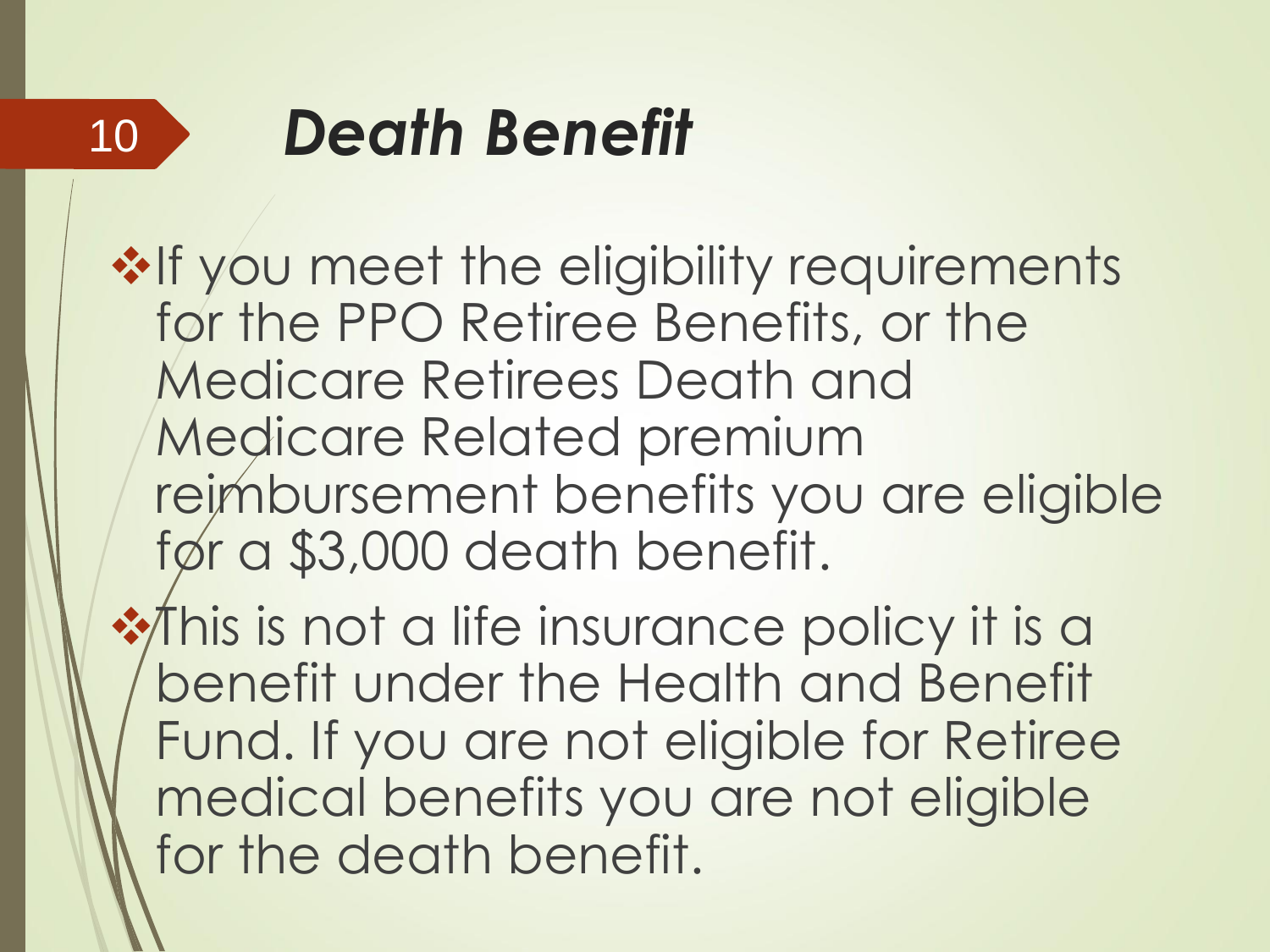#### *Death Benefit continued~Naming Your Beneficiary* 11

- ❖ Please make sure that you designate your beneficiary for the Health and Benefit Fund Death Benefit.
- ❖ You can designate a primary and contingent beneficiary.
- ❖ It is a good idea to review and update your beneficiary with the Health & Benefit Fund when you retire.
- ❖ This will ensure that your beneficiary information is accurate at the time of your retirement.
- ❖ Please remember to update your beneficiary if the person you named as the beneficiary is deceased.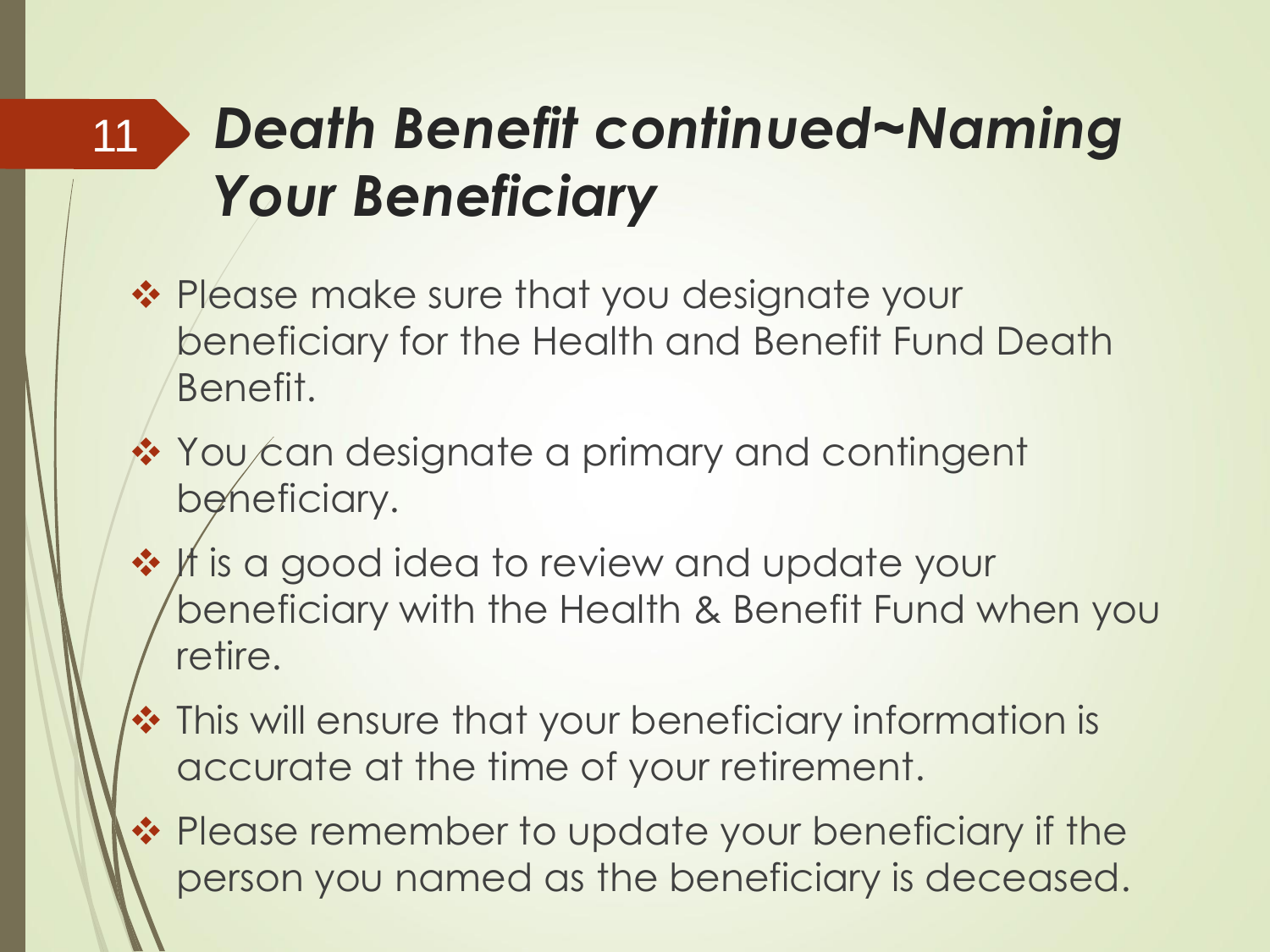### **Coverage When The Member is Deceased**

❖Eligible spouse's & dependents are eligible for health coverage for one year after the eligible Retiree member passes away.

❖If you are a PPO Retiree, the premium required per month must be paid in order to be eligible for coverage for one year.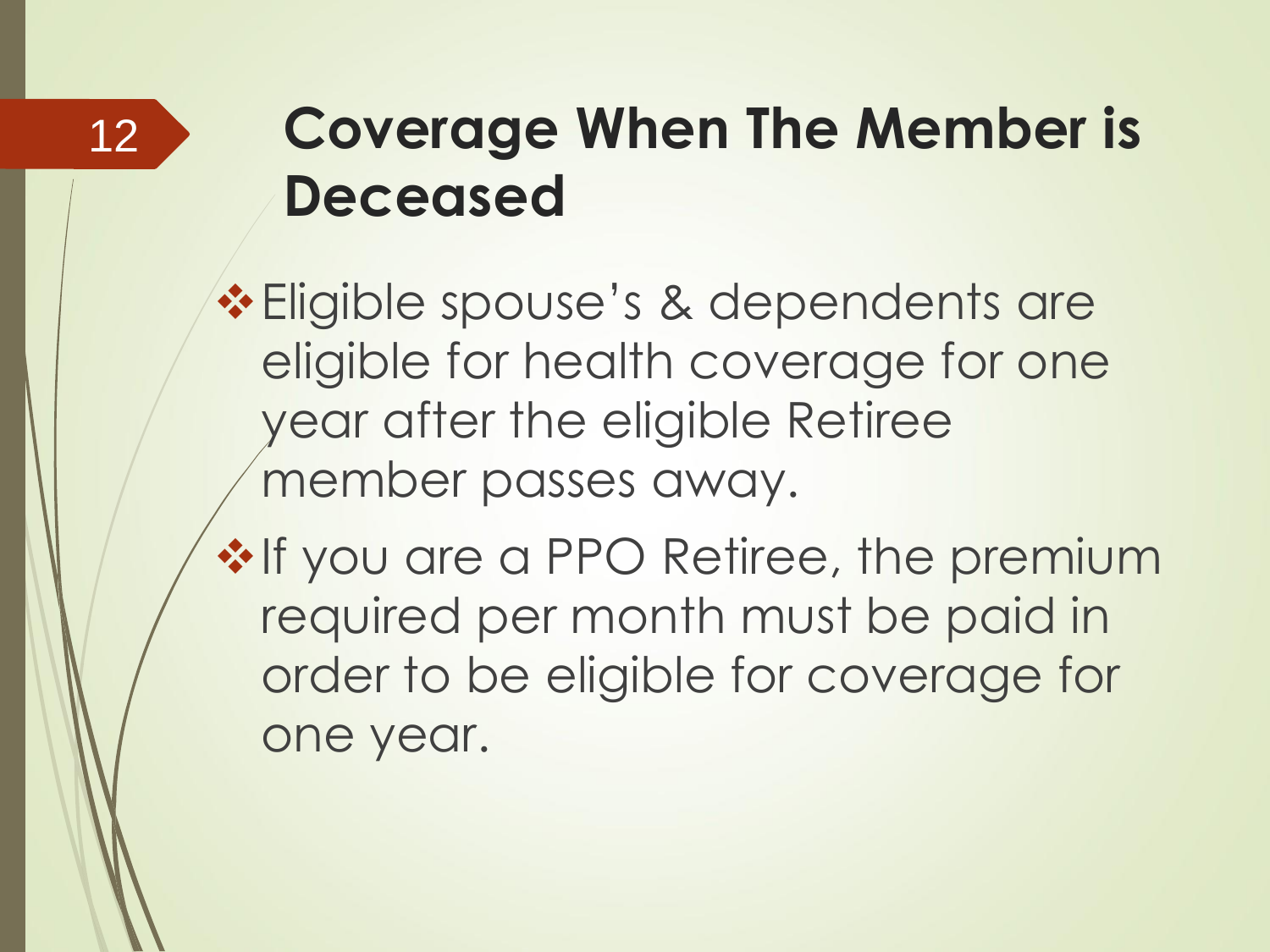13

# **COBRA**

**❖If you do not meet the eligibility** requirements for retiree benefits and are not eligible for Medicare, you may elect to participate in COBRA for 18 months.

❖COBRA will provide you with the same coverage that you are receiving as an active member.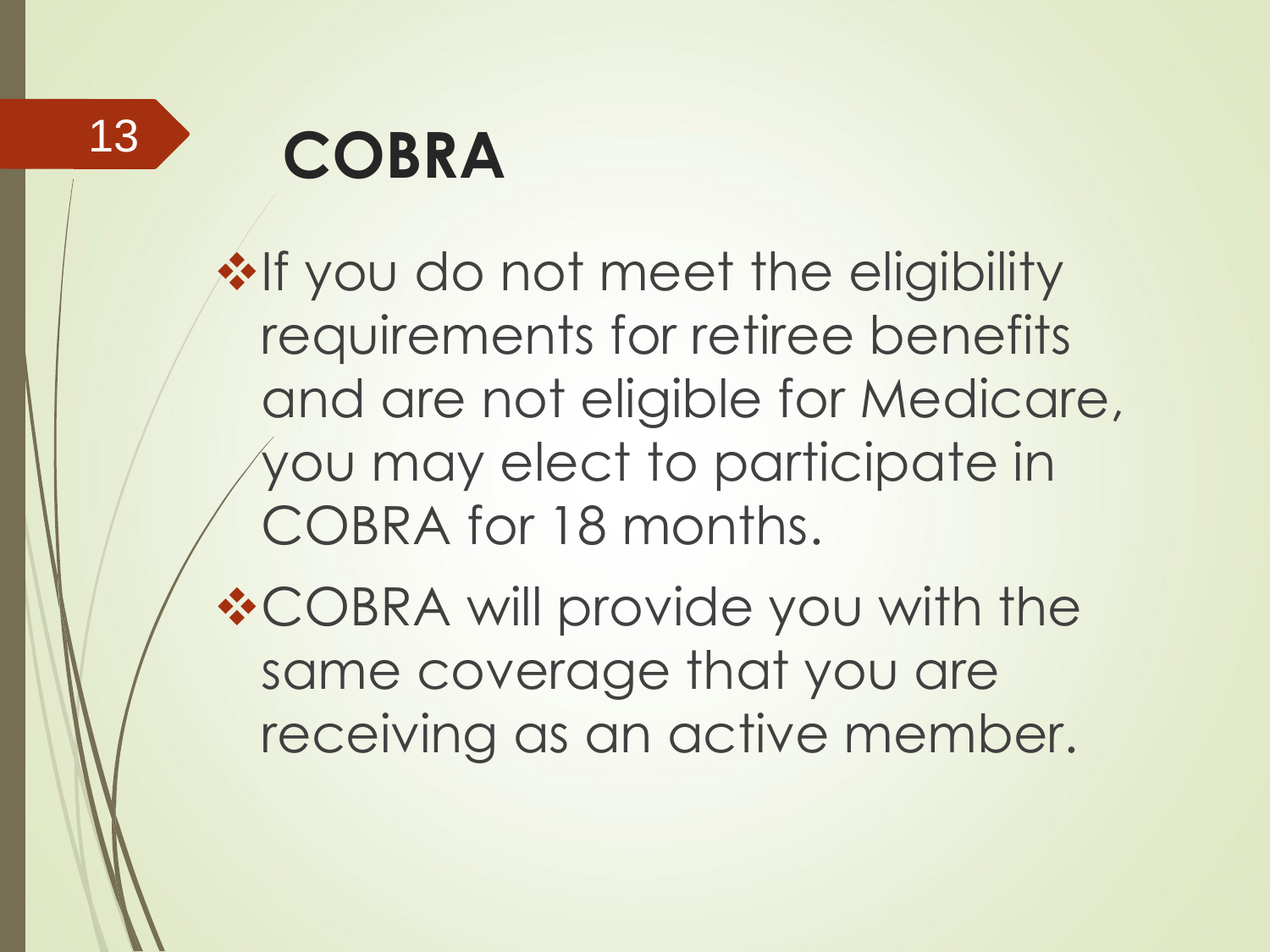

## **COBRA Premiums**

COBRA premium for the School Division effective January 1, 2022

❖\$ 875.42 for an individual

**❖\$ 2,200.94 for family coverage** 

❖Each January the COBRA rates are revised. The COBRA participant is notified the prior month of all premium changes.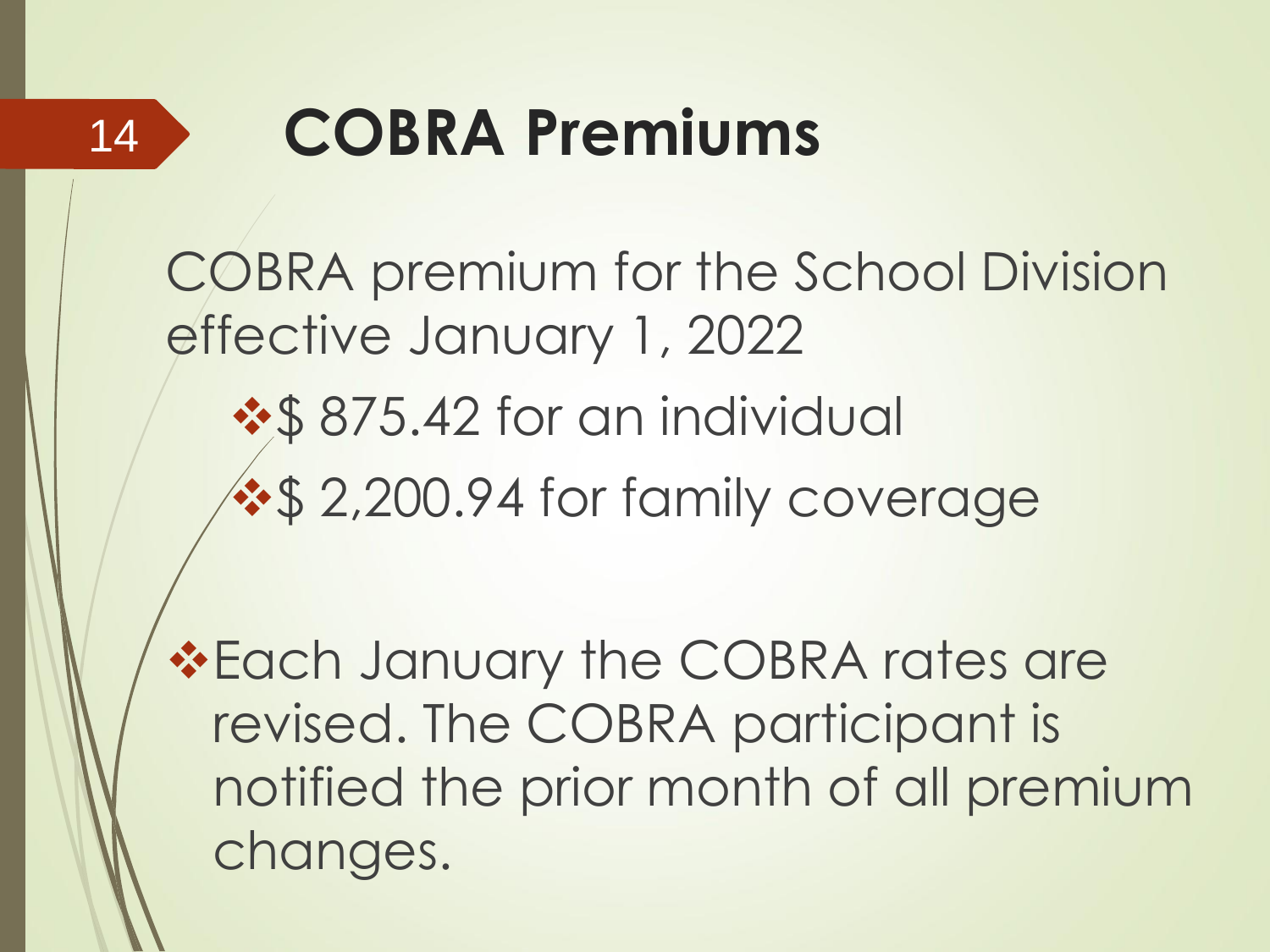#### 15

#### **Medicare Retirees' Death & Medicare Related Premium Reimbursement Benefits**

- ◆ Medicare Retirees that meet the eligibility requirements for coverage will be eligible to receive a reimbursement of an annual calendar maximum of \$7,000 for Medicare Related Premiums paid.
- ❖ The benefit includes the eligible retiree's spouse. The annual calendar year maximum of \$7,000 is not applied on a per person basis, but instead is a combined annual maximum for Medicare Related Premiums paid by the eligible retiree and/or their spouse.
- ❖ In order to be reimbursed for the Medicare Related premiums that you (or your spouse) have paid during a calendar year, you (and your spouse) must send the Plan proof of such premium payments within one year following the end of the calendar year.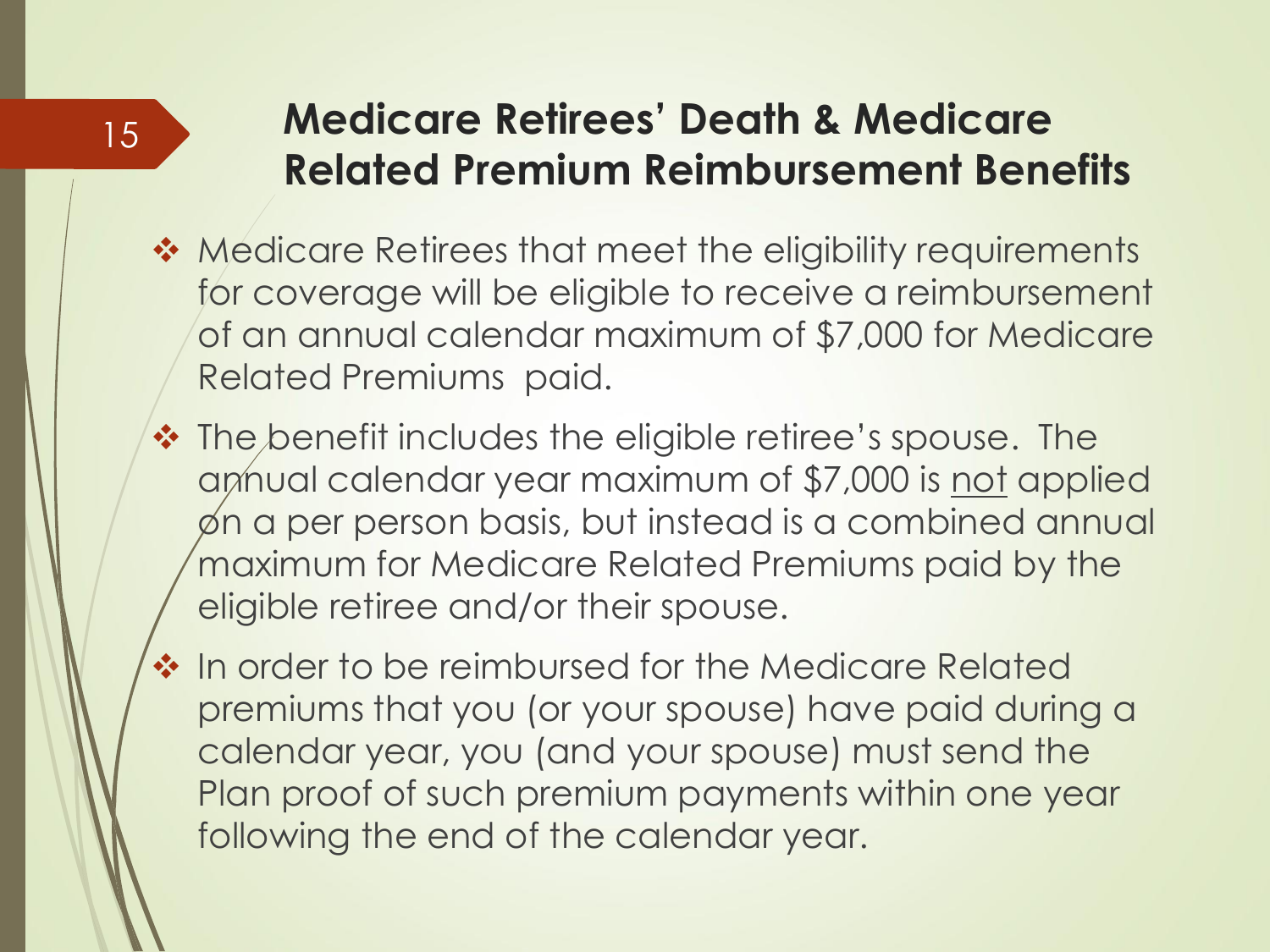#### **Medicare Retirees' Death & Medicare Related Premium Reimbursement Benefits~continued** 16

You will be required to complete the Medicare Related Premium Reimbursement Form. The form can be downloaded at [www.local94.com](http://www.local94.com/) or you may contact the Health and Benefit Fund for the form to be mailed to you.

If you or your spouse have SSI and are qualified for Medicare the following proof must be submitted:

❖ Form SSA-1099 Social Security Benefit Statement (this statement can be obtained from your local Social Security Office)

If you (or your spouse) do not qualify for SSI, but qualify for Medicare and pay premiums directly, the following proof must be submitted:

- ❖ "Proof of Income" Letter or "Proof of Award" Letter from Social Security. You can also request the form online via http://ssa.gov/onlineservices/ (It may take up to 30 days for delivery); and
	- ❖ A cancelled check (front and back) and a copy of the quarterly invoice statement (CMS 500) from Social Security Office for the current year; or
- ❖ Latest bank or credit card statement showing the current Medicare related premiums charged against your account (please hide your account number).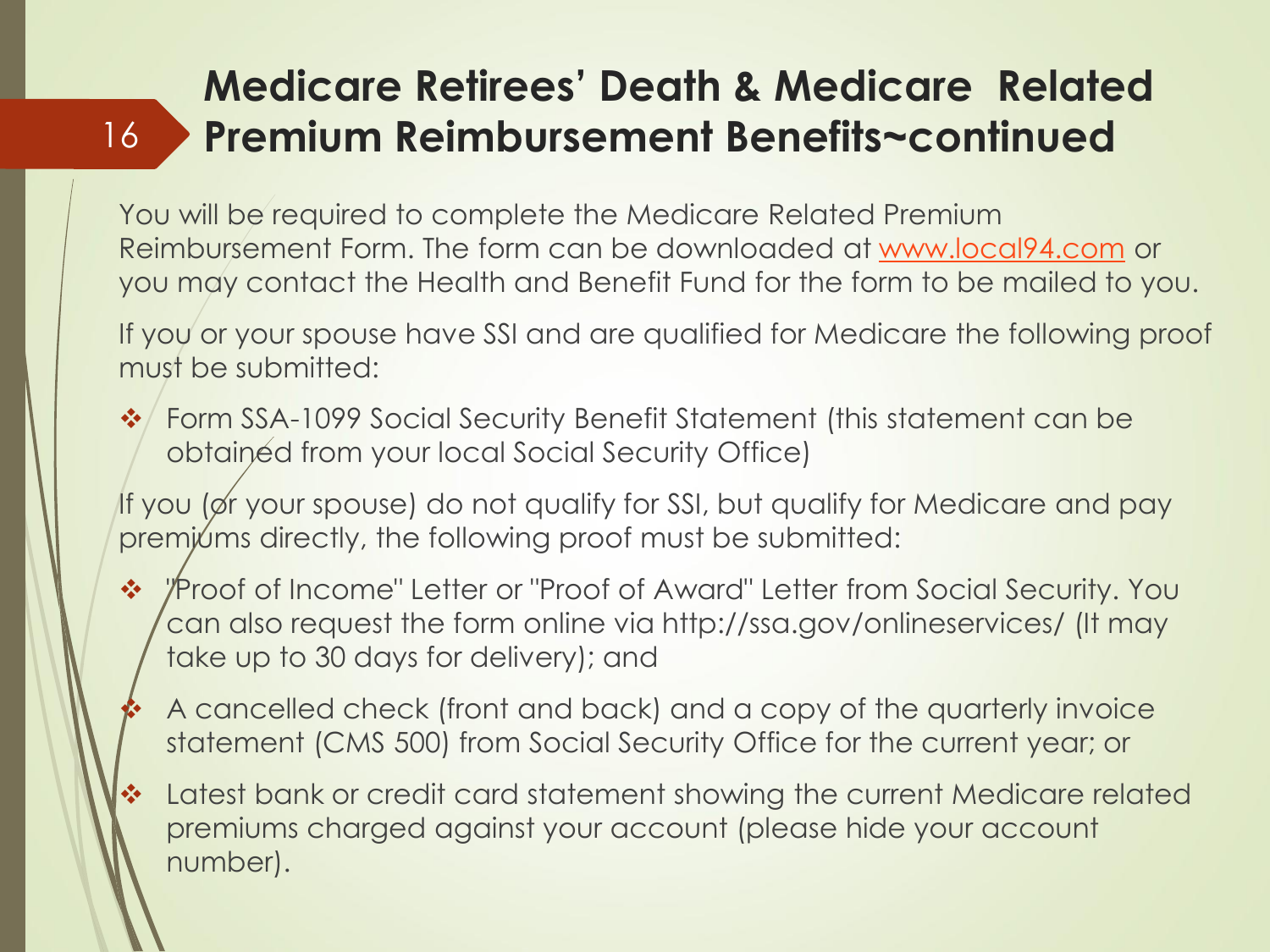#### **Medicare Retirees' Death & Medicare Related Premium Reimbursement Benefits~continued**

- ❖ In conjunction with the Reimbursement for Medicare Related Premiums, the Fund has a partnership with HealthPlanOne to assist you in exploring the healthcare marketplace in your retirement.
- ❖ If you are Medicare eligible, HealthPlanOne will be able to evaluate the Retiree Health Insurance options available to you.
- ❖ There is a broad selection of designs for Medicare Supplement, Medicare Advantage and Plan D programs offered by a wide array of carriers.
- ❖ The Fund is confident HealthPlanOne will be able to assist you in finding a plan that meets your needs at a competitive price.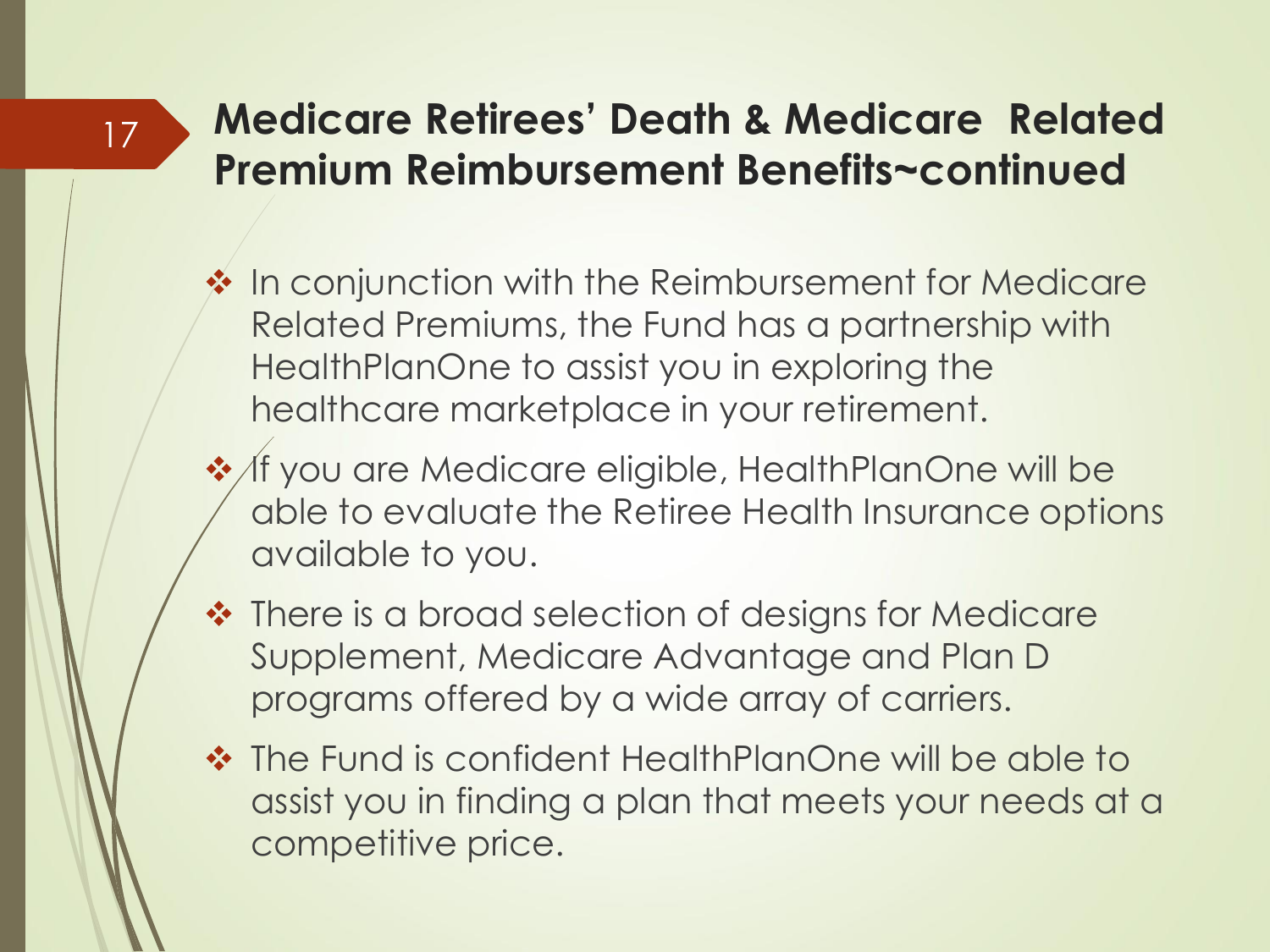#### **Medicare Retirees' Death & Medicare Related Premium Reimbursement Benefits~ continued**

- ❖ These services are available to you at no cost or obligation on your part. You are not required to use HealthPlanOne's services nor are you required to make any changes if you are satisfied with your current plan.
- ❖ Through HealthPlanOne, you will have the option of accessing a benefit website that offers online decision-tools that provide detailed information on plan designs and pricing. In addition, HealthPlanOne benefit Advisors are available to provide personalized assistance.
- ❖ You can reach a benefit Advisor at 844-267-0569. The Web Address for Fund retirees who wish to inquire online is [http://www.hpoexchange.com/local94/.](http://www.hpoexchange.com/local94/)
- ❖ Each year thereafter if you are eligible as a School Retiree and on Medicare, HealthPlanOne is available to you if you are interested in making a change to your current Medicare coverage during the open enrollment period.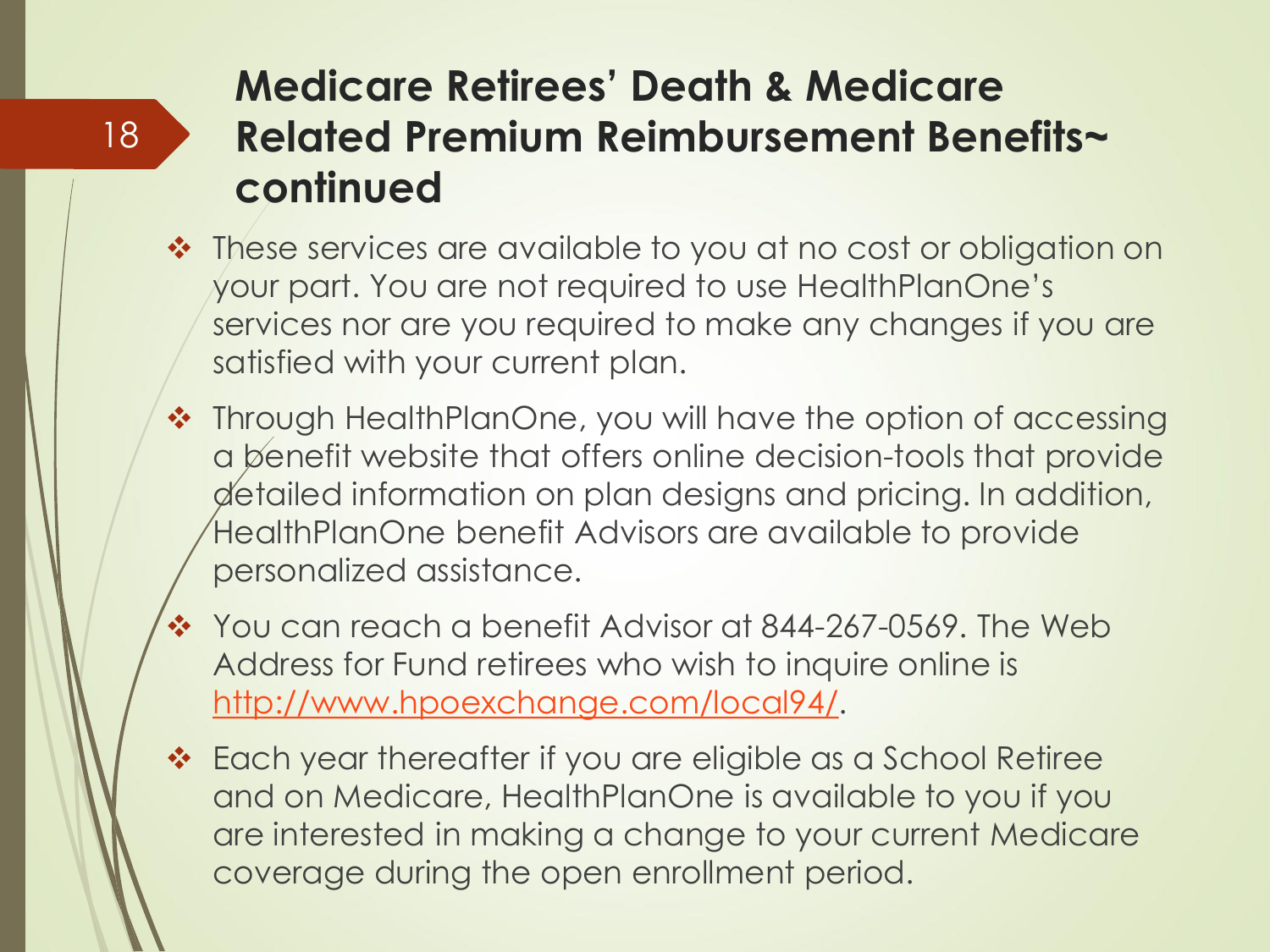

#### **Ready to Retire? Contact the Fund Office**

We highly recommend that all members contact the Fund Office to discuss exactly what benefits they may be eligible for at retirement and what the costs involved are.

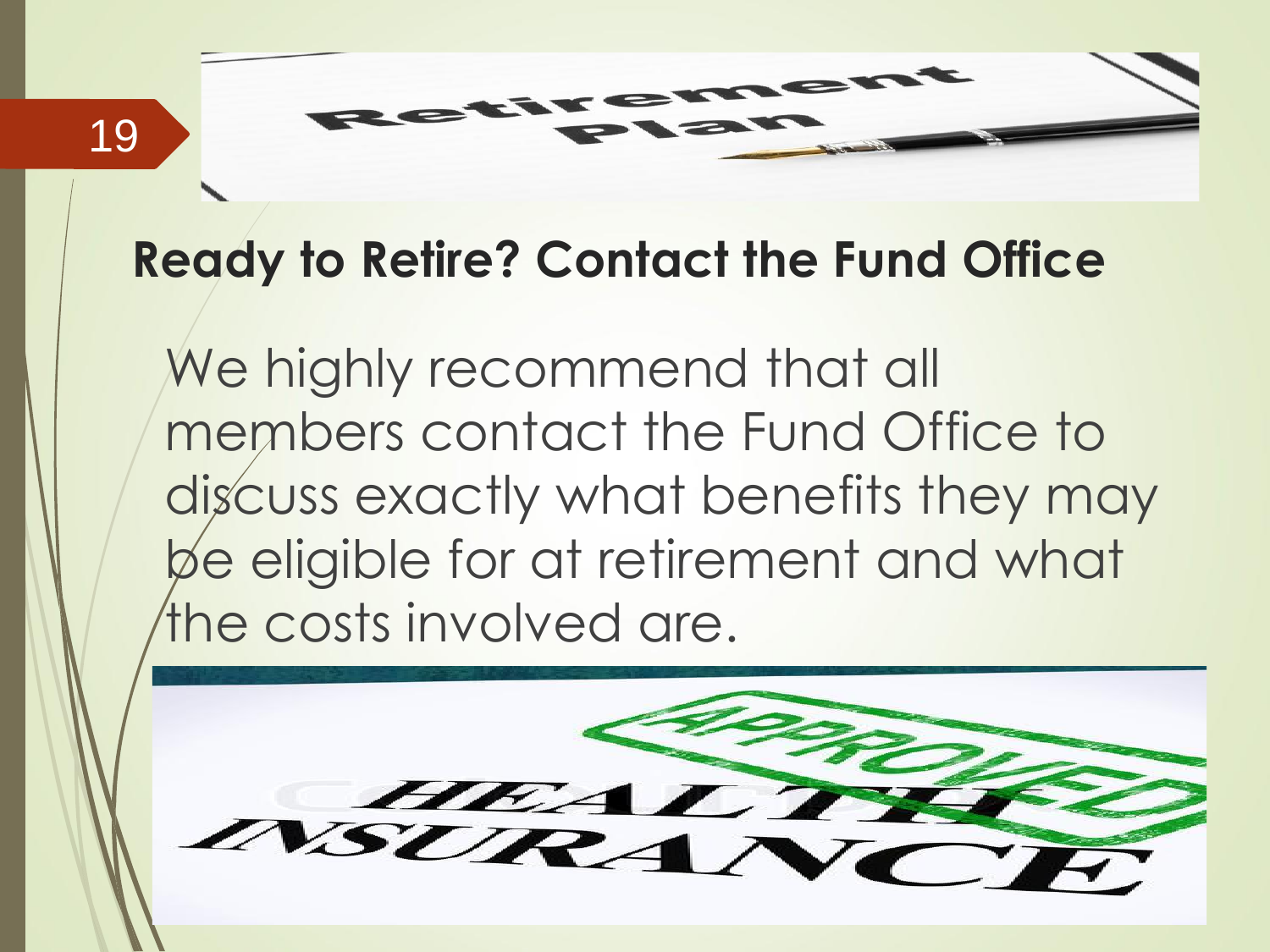20

## **Questions?**

If you have questions regarding your eligibility and/or health care coverage, please contact the Health & Benefit Fund Office.

Monday - Friday 8:00AM - 4:00PM 212 - 331-1800



Local 94 website at [www.local94.com](http://www.local94.com/)